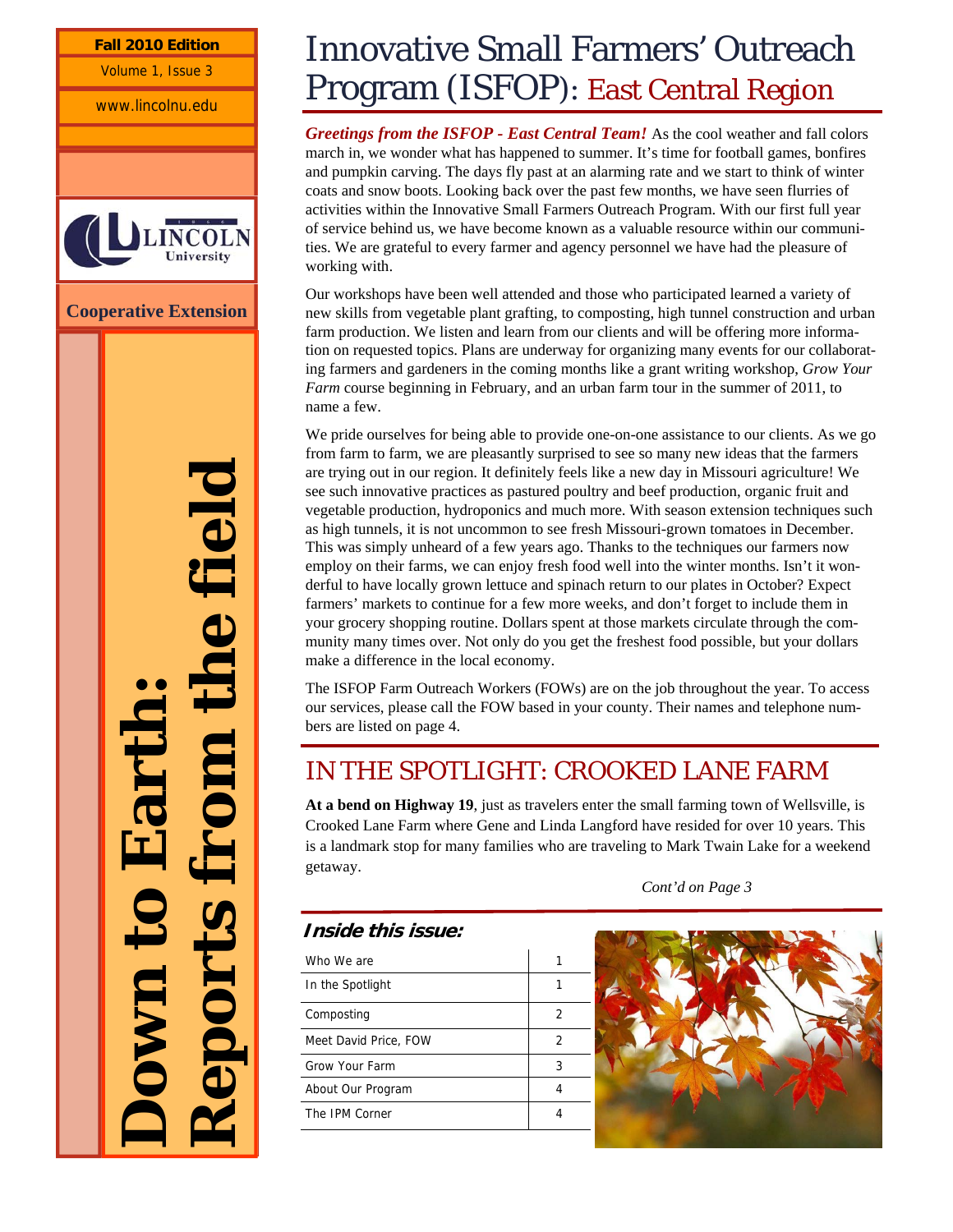# COMPOSTING: THE BASICS *by Jim Pierce, ISFOP FOW - Platte & Clay Counties*

**Composting** is a simple method for small farmers to produce an amendment that is good for the soil and the environment. This article will cover aerobic composting, but should you have any questions about anaerobic or vermiculture composting just contact your FOW.

**What is composting?** In effect, composting is creating an environment for the exploitation of the microbial community, satisfying anthropomorphic needs to convert organic wastes into stable humus-like material without unpleasant odors. Put another way, composting is taking an action to encourage decomposition. Whether you are raising vegetables, flowers or a lawn, composting is a valuable tool for producing an amendment for your project.

#### **Why should you consider composting?**

There are several good reasons to convert organic waste to compost. Some of these are:

- 1) The composted waste improves the condition of the soil. Over time it will contribute to available nutrients in the soil, improve water holding capacity and improve soil structure.
- 2) Compost can suppress some soilborne diseases, particularly root rot diseases, by providing an environment with greater microbial diversity.
- 3) Composting organic waste keeps it out of landfills and keeps the constituents cycling in the environment.

**What can be composted?** Many organic materials can be composted besides grass

and leaves such as shrub trimmings or chipped twigs, faded flowers, weeds, and leftover plants at the end of the gardening season. Also straw, coffee grounds, eggshells, fruit and vegetable scraps, shredded newspaper (black and white print), small amounts of wood ash and sawdust are useful. Meat scraps should be avoided because they attract pets and rodents.

**How to compost?** The basic method for composting is to mix ingredients in a carbon to nitrogen ratio of between 25- 35:1. This means 25-35 parts carbon materials to one part nitrogen material. Compost can be made by piles, windrows or containers.

| <b>Material</b>        | <b>C:N Ratio</b> |
|------------------------|------------------|
| Coffee Grounds         | 20:1             |
| <b>Corn Stalks</b>     | 60:1             |
| <b>Cow Manure</b>      | 20:1             |
| <b>Fruit Wastes</b>    | 35:1             |
| <b>Grass Clippings</b> | 20:1             |
| Horse Manure w/ Litter | 60:1             |
| Leaves                 | 60:1             |
| Newspaper              | $50-200:1$       |
| <b>Rotted Manure</b>   | 20:1             |
| Straw                  | 80-100:1         |
| <b>Table Scraps</b>    | 15:1             |
| Vegetable Trimmings    | 12-20:1          |

*Chart from Florida's Online Composting Center. http://compostinfo.com/tutorial/ ElementOfComposting.htm* 

For the pile method, start by laying down 8-10 inches of yard, fruit and vegetable or newspaper waste (or any combination) and wet to about 50 percent moisture. This should be followed by an inch or two of manure. Green grass, blood meal or cottonseed meal could also be used. Do not use pet or human feces. Next, add an inch or two of soil or compost from a previous pile to provide microorganisms to the new pile. Repeat the layers until a height of five feet is reached on a pile with a five foot diameter. The reason for this is to keep the pile neat and provide aeration, because a robust aerobic environment is the goal. Turning will prevent disagreeable odors, hasten decomposition and expose seeds and disease to the hot inner temperatures. There is no clear rule on turning, but in general, the more frequent turning occurs the faster the decomposition. A pile should be done in two to four months, if properly turned, and kept to around 50 percent moisture.

#### **Sources:**

Composting (a SARE-sponsored workshop) hosted by Lincoln University Cooperative Extension on May 24-25, 2010.

Composting and Mulching: A Guide to Managing Organic Yard Wastes, University of Minnesota. www.extension.umn.edu/ distribution/

Making and Using Compost for Organic Farming by Emily Marriott, University of Illinois. www.extension.org/article/18567

## MEET YOUR FARM OUTREACH WORKER

**David Price**, a beef producer from Troy, Missouri, joined the ISFOP team in January of 2010. Price was born in St. Louis, Missouri, and grew up in St. Charles County (Harvester). He graduated from Francis Howell Sr. High School in 1994. In 2004, Price earned a bachelor's in middle childhood education from Missouri Baptist University. Price and his wife, Lana, married in 1997. Shortly thereafter, the couple bought a 23-acre farm in southwestern Lincoln County where they

began raising and finishing beef cattle. All the while, Price was working in the Lincoln

County R-III school district as an educator. *David Price, farmer, family man, FOW for Lincoln and St. Charles Counties.* 

Through innovative marketing and relationship building, Price created a direct market for his beef. He currently sells approximately 60 beeves annually, in bulk freezer sections, to a network of customers throughout east central Missouri and be-



yond. He joined the ISFOP team to assist and encourage other regional producers in realizing their farming goals through the implementation of innovative production methods, and by marketing

their products directly to an everexpanding local foods market. The Prices are members of the First Baptist Church in Troy, and have been blessed with three beautiful children: Emma-Mae, Wyatt and Elsie.

DOWN TO EARTH: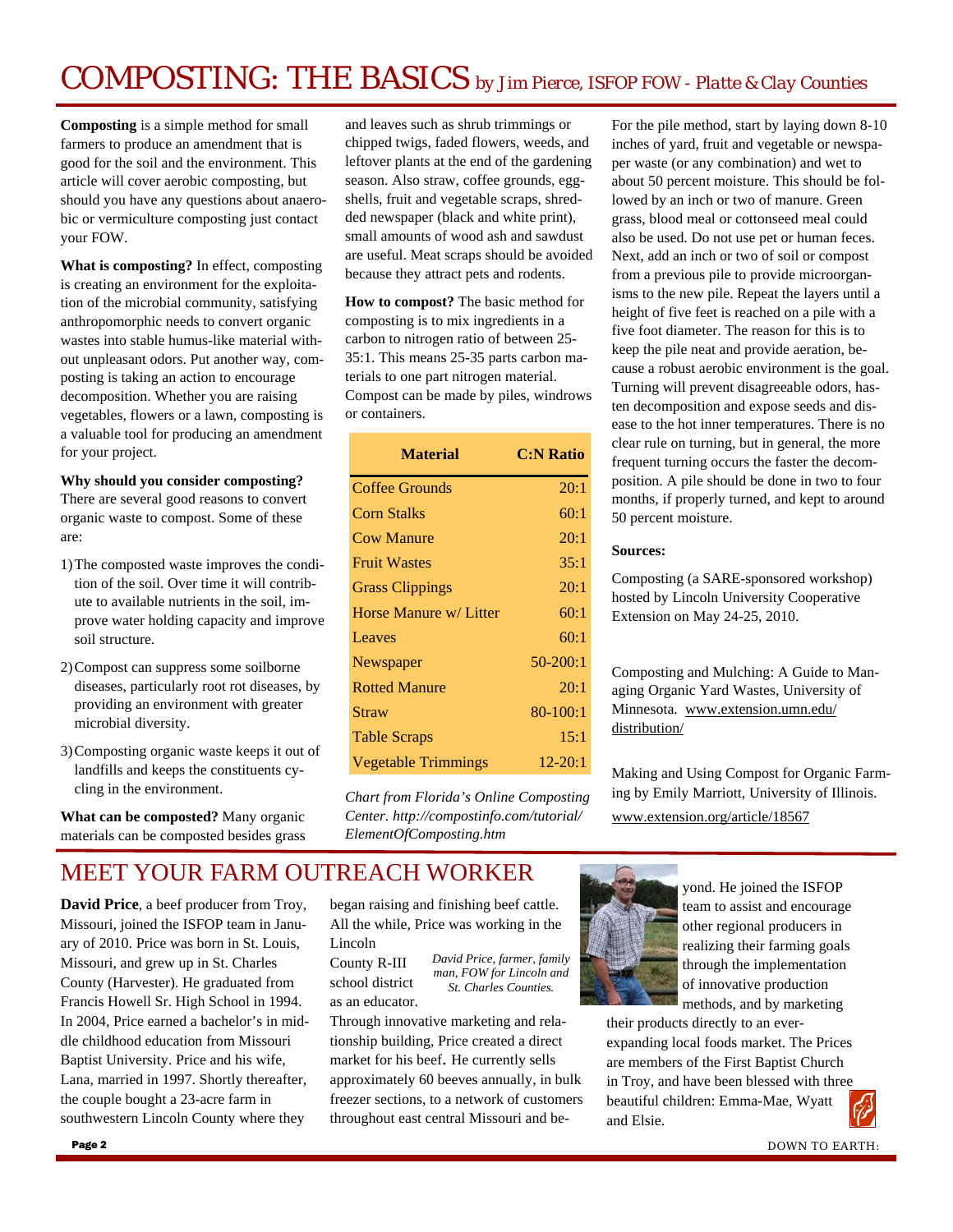## CROOKED LANE FARM (continued from page 1)

There are two reasons travelers stop at Crooked Lane Farm. One, to fill their coolers with a weekend's worth of homegrown goodness. And two, to experience the hospitality and friendliness of the salt of the earth couple that farm the 10 roadside acres.

Gene, an Army veteran and Wellsville

native, has been farming all of his life. Linda is originally from Kansas City, Kansas. Gene says that it wasn't long after they had married that he converted the city girl into a country girl. Linda is glad that he did, and wouldn't have it any other way now. Crooked Lane Farm is a small, but diversi-

fied operation. The Langfords raise both pork and beef

,which they harvest to sell as individual cuts (i.e., steaks, roasts, burgers and brats) or as bulk freezer sections. Currently, they have 16 beef cows and 25 hogs on the farm. The farm also boasts a chicken house full of hens that produce approximately 24 dozen eggs each week. There are also two large gardens from which a bounty of fruits and vegetables are grown and picked. Linda bakes pies and makes apple butter, which is sold at their farm store.

> On Saturday mornings during the growing season, the Langfords haul their surplus produce to a St. Charles County farmers' market in an enclosed trailer they recently purchased. From the back of their mobile farm stand

they sell frozen cuts of *Gene Langford explains the layout of Crooked Lane Farm.* 

meat, fresh vegetables and eggs by the dozen to patrons at the O'Fallon Farmer's and Artist's Market. Since they started coming to the farmers'

*Crooked Lane Farm is diverse. The Langfords produce beef, pork, eggs, fruits, vegetables and baked goods.* 

market, they have expanded their customer base and receive a higher price for their farm-raised produce.

David Price, the FOW in Lincoln and St. Charles Counties, has been working

with the Langford's since April. That was when they contacted Price for assistance in identifying and suppressing the spread of blight in their tomato crop. Price contacted Dr. Jaime Piñero, Lincoln University Cooperative (LUCE) State Integrated Pest Management (IPM) Specialist, who quickly responded with recommendations to implement. As a result, the Langfords were able to save a number of their plants that would have otherwise been lost to blight. According to Linda, "The Innovative Small Farmers' Outreach Program has been, and, we hope, will continue to be, a wonderful resource for us, specifically when we are making a few adjustments to make our farm more diversified and efficient."

## GROW YOUR FARM 2011 contributed by Shelley Bush-Rowe, MU Extension Warren County

*Grow Your Farm***,** a program offered by University of Missouri (MU) Extension and LUCE, will connect people considering a farm career with successful farm operators and business experts.

The curriculum includes eight group sessions, with two additional farm tours and activities. The course will be offered this winter at the Warren County Extension Center in Warrenton. Classes begin February 1, 2011, from 6:30 p.m. to 9:30 p.m., and continue into March. Most sessions will focus on business planning and the process of selecting enterprises that can be profitable based on an individual's skills and resources. Planning is a big part of the program.

"Along with an instructor, most classes will have actual farmer presenters—people who have been successful at the enterprises they will discuss with the class," says Debi Kelly, Missouri Alternatives

### **GROW YOUR FARM SERIES BEGINS FEBRUARY 1, 2011.**  *Register soon!*

Center Project Manager on the MU campus and the curriculum's coordinating author. "With the continued growth of people moving into rural fringe areas around major cities, extension receives more questions from people who want to make a living, or at least create a profitable business, on their acreage," she says.

*Grow Your Farm* is designed to answer those questions and help them start successful enterprises. It should also be valuable for producers looking for new ideas to make their existing farms more successful. Class sizes will be limited to 20 farms, with two decision-makers from each farm encouraged to participate.

"Farming takes a lot of work and family commitment," says Janet Hurst, LUCE FOW and one of the organizers of the local program. "Participants are likely to be more successful if both spouses, or a parent and an adult child who will be involved in the operation, are both part of the learning process."

 *Cont'd on page 4*